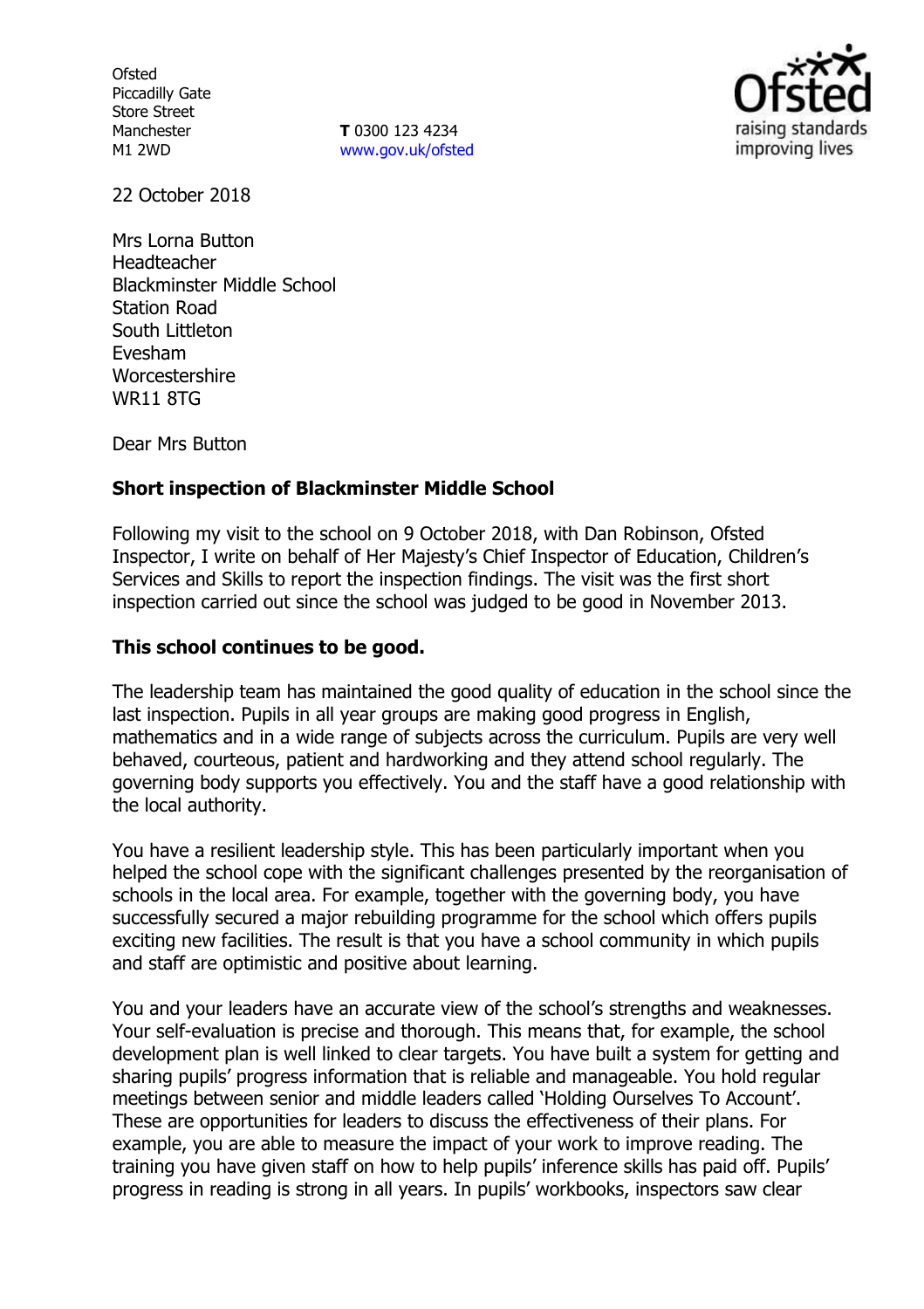

evidence of pupils using reading materials in a thoughtful manner.

In English, pupils use evidence from fiction and non-fiction to write about the effects writers create. We saw typical examples of pupils closely reading a range of challenging texts, including biographical writing, work by Shakespeare and carols in Polish. We heard pupils read aloud with enthusiasm and good expression. In history, there are impressive examples of pupils using historical sources to write expansively and in a scholarly manner about the Tudor times and the Reformation.

This year, you have appointed a new head of English and a new head of mathematics. Inspectors could see the positive impact these leaders are having. For example, resources are well used in mathematics to engage pupils' interest and in English good planning means there is a consistent approach to challenging most-able pupils. You have put in place a new and effective assessment system. The impact of this is that teachers successfully identify the specific skills and knowledge pupils need to make good progress. You have make good links with other schools to standardise and moderate test results so that judgements made about attainment and progress are fair and accurate. Consequently, pupils get good-quality feedback and governors receive credible information about pupils' outcomes. You take pride in the curriculum and you provide interesting learning for pupils. For example, occasionally pupils learn mathematics through orienteering; they use drama in English to bring books to life and enjoy their practical experiments in science. Pupils spoke highly of these lessons.

You have made effective progress on the issues raised in the previous inspection. You now have more regular lesson observations; you help staff share their planning so they learn from strong practice. As a result, pupils think for themselves and develop research and problem-solving skills, in mathematics, history and English. Teachers are more effective at matching learning activities to pupils' needs and this has led to most-able pupils now making better progress across the school. You know there is more to do to ensure greater consistency of strong mathematics teaching.

The governing body is a strength of the school. Governors have a wealth of relevant experience and are skilled at helping you support the pupils. The way they have worked together to ensure the school has a viable future and to secure considerable investment from the local authority in new classrooms is welcomed by staff, pupils and parents. Governors visit the school regularly to see the impact of leaders' actions. They help you with your scrutiny of pupils' work, and this enables them to understand how you evaluate the impact of your work and how well pupils are learning. They have a clear idea of the strengths and weaknesses of the school. For example, they know that mathematics has improved in the last few years and know pupils' progress is good.

# **Safeguarding is effective.**

The leadership team has ensured that all safeguarding arrangements are fit for purpose. Leaders ensure that there is a strong culture of safeguarding in school. Staff are well trained how to identify when pupils are at risk and how to take swift and effective action if needs be. Staff report to leaders any concerns they have about pupils' welfare and these issues are dealt with by you and your colleagues sensitively and promptly. Leaders work well with the local authority, for example, in reducing the proportion of pupils who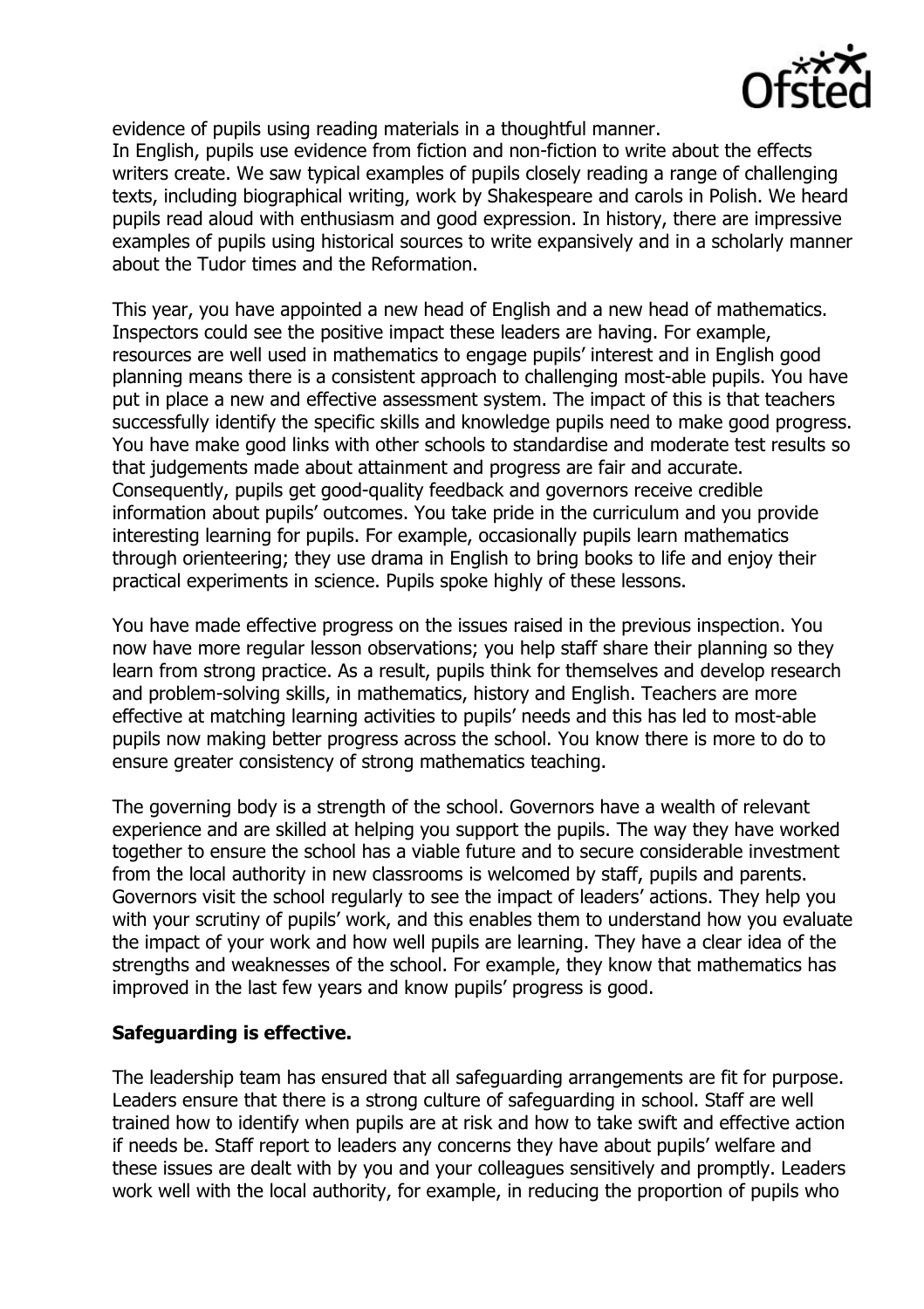

do not attend school frequently. Pupils learn well about keeping themselves and others safe. Pupils say there is no bullying at the school and they feel confident that if there were, staff would deal with it quickly.

Staff take great care to ensure that pupils are safe throughout the school day and when pupils attend after-school events, trips and visits. Leaders have been appropriately trained to recruit staff in a safe manner and they make sure all of the necessary preemployment checks are completed thoroughly and all vetting checks comply with government guidance.

# **Inspection findings**

- We agreed to focus on a number of areas to check if the school is still good. We scrutinised how well leaders are ensuring that disadvantaged pupils and most-able pupils are making at least good progress. Inspectors found that throughout the school and across the curriculum, these pupils are enjoying their learning and are making good progress.
- You build pupils' curriculum around mathematics and English and you ensure that pupils are well prepared for the next stage of their education. This has been more successful in English than in mathematics in recent times. This year, disadvantaged and most-able pupils are making good progress in mathematics. Staffing in mathematics has become more stable and this means the amount of consistently good teaching is improving. You have trained staff well to offer pupils interesting lessons in a broad curriculum. For example, pupils take part in imaginative music lessons in djembe drums and learn about complex rhythm patterns. Staff take pupils to Worcester College to give them careers information. This results in pupils' growing motivation and aspiration. In technology, pupils learn successfully how to use textiles, for example, making a decorative quilt to commemorate the centenary of the end of the First World War.
- You have used your premium grant well to provide support for disadvantaged pupils when they need it. For example, inspectors saw a highly effective one-to-one session that was typical of this careful guidance. It was well planned using detailed information about what pupils are capable of and to identify gaps in their learning so that they can be addressed quickly. As a result, pupils grow in competence and confidence, especially in literacy. We saw disadvantaged pupils writing accurately in diary form, analysing poetry and writing about issues raised by the Holocaust.
- $\blacksquare$  Higher-ability pupils throughout the school are making good progress. They are challenged well. Pupils have a good understanding of demanding skills, such as the conjugation of a wide range of verb forms in Year 6 French and the ability to write accurately in extended forms in English using adventurous grammatical choices. Pupils talk enthusiastically about what they had learned in science; for example, the curiosity they have developed in molecular structure. Some writing in history was exceptionally strong; for instance, when pupils had researched and written about the relationship between church and state at the time of the Reformation.
- Another focus for the inspection was how well pupils are performing in mathematics. You have given significant and effective support to staff, particularly in ways to help pupils' mathematics reasoning. This has contributed to sustained improvement in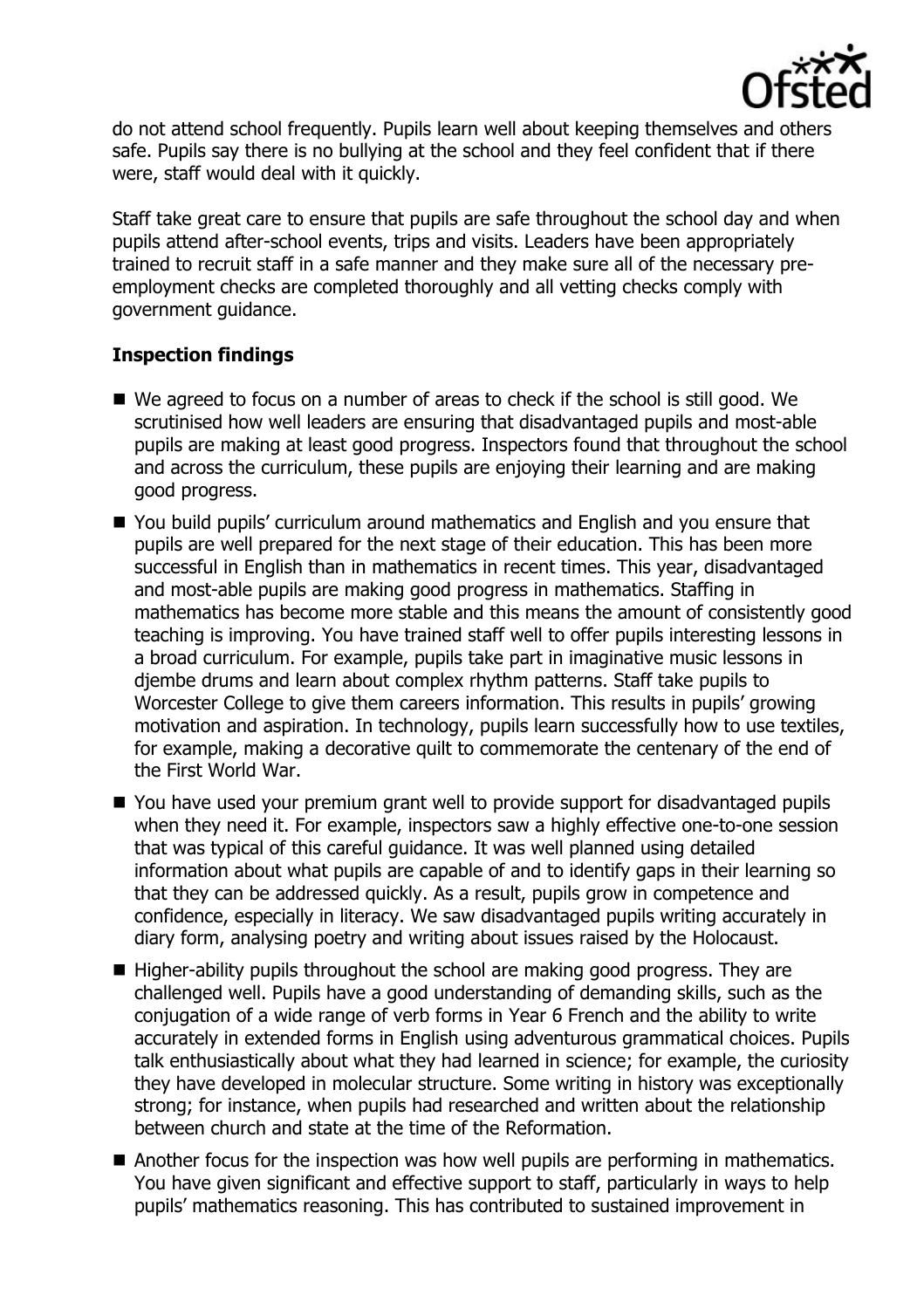

pupils' progress over the last two years in both key stages. We saw examples of teachers using questioning that helped pupils make connections between mathematical concepts. Pupils used number and shape puzzles to challenge and develop their reasoning. In a Year 7 lesson, pupils were asked to test the statement that 'multiples of nine will always have the sum of nine.' The effect of this was that pupils were focused on how mathematics reasoning works.

- There is some highly effective teaching in mathematics, resulting in enthusiasm for learning and good progress in fluency and problem-solving. In a lesson on factorising, pupils had made three-dimensional models to help them remember key ideas. Pupils were eager to show their models and describe how these had helped their understanding. These pupils wanted the lesson to go on past the bell and were eager to keep talking about their learning. They were confident enough to ask questions when they were stuck and listened patiently as the teacher gave her helpful and imaginative explanations.
- A few pupils in some mathematics lessons do not make enough progress because their understanding of how to add and subtract fractions and how to multiply negative numbers is too fragile. Typically, these pupils do not always check that they know how to improve their work. Leaders are addressing this by improving the assessment process to help pupils see which skills they need to improve. Leaders are also helping teachers learn from best practice within the school and in other schools.
- We examined how well you and the staff have improved pupils' attendance. You and your staff ensure that pupils behave well and, as a result, the overwhelming majority enjoy coming to school and have positive attitudes to learning. Staff have maintained a welcoming and secure culture throughout the school. Staff have developed a wide range of rewards, available to recognise those pupils who achieve good and improving attendance. In the past, some disadvantaged pupils have not been attending often enough. We found there have been marked improvements in the attendance of these pupils. This said, there are a small minority of pupils whose attendance is still not regular enough.
- Staff take every opportunity in lessons and tutor time to encourage high levels of attendance. The member of staff who leads this is very effective and analyses thoroughly each pupil's individual circumstances and plans successful interventions. Successful strategies include visiting families to discuss how the school can help and making much more frequent phone calls and sending text messages to parents. You work with these families thoughtfully, helping them to liaise with local authority agencies where necessary to get the support they need.

# **Next steps for the school**

Leaders and those responsible for governance should ensure that:

 $\blacksquare$  pupils make at least good progress in mathematics by helping them better understand what they must do to improve

■ attendance improves, especially for those pupils who find this difficult. I am copying this letter to the chair of the governing body, the regional schools commissioner and the director of children's services for Worcestershire. This letter will be